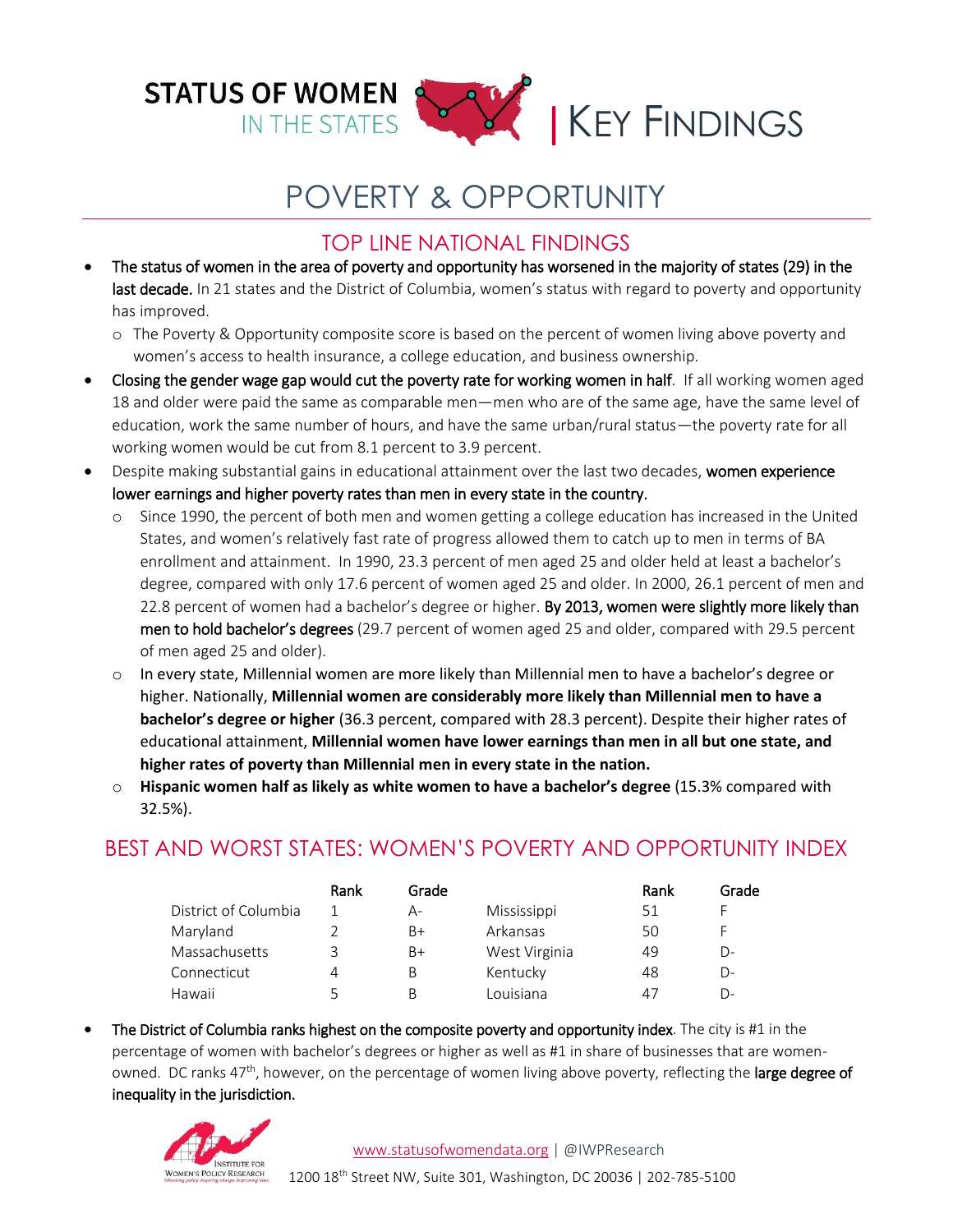- Mississippi ranks lowest on the composite poverty and opportunity index. It is last (#51) on the percentage of women above poverty and is in the bottom 10 on percentage of women with health insurance and women with a bachelor's degree or higher. More than half of single Mississippian women with children live in poverty.
- In general, women in Northeastern states have more access to opportunity than women in the South. Four states in the Northeast—Connecticut, Massachusetts, New Hampshire, and Vermont—rank in the top 10 on the composite poverty and opportunity index while seven southern states—Alabama, Arkansas, Kentucky, Louisiana, Mississippi, Tennessee, and West Virginia—are in the bottom 10.

# EDUCATIONAL ATTAINMENT

| <b>Best &amp; Worst States: Women's Educational Attainment</b> |                                               |      |               |                                               |      |
|----------------------------------------------------------------|-----------------------------------------------|------|---------------|-----------------------------------------------|------|
|                                                                | Percent with a Bachelor's<br>Degree or Higher | Rank |               | Percent with a Bachelor's<br>Degree or Higher | Rank |
| District of Columbia                                           | 53.5%                                         |      | West Virginia | 19.1%                                         | 51   |
| Massachusetts                                                  | 40.3%                                         | C    | Arkansas      | 20.7%                                         | 50   |
| Maryland                                                       | 38.1%                                         | 3    | Mississippi   | 21.6%                                         | 49   |
| Colorado                                                       | 37.5%                                         | 4    | Nevada        | 22.2%                                         | 48   |
| Connecticut                                                    | 37.4%                                         | 5    | Kentucky      | 22.7%                                         | 47   |

- Women outnumber men in college: during the 2012-2013 academic year, women comprised 57 percent of the nation's college students. More women than men aged 25 and older hold a bachelor's degree or higher in over half (29) the states.
- The educational progress of women has not been distributed equally across racial and ethnic groups. Asian/Pacific Islander women are the most likely to have a bachelor's degree or higher (48.4 percent), while Hispanic women are the least likely (15.3 percent).
	- o Among Hispanic women, the proportion with a bachelor's degree or higher is largest among women of Venezuelan (49.7 percent) descent, and smallest among those of Salvadoran descent (8.8 percent).
	- $\circ$  Large disparities in educational attainment exist among Asian/Pacific Islander women. More than six in ten women of Indian descent, but fewer than one in seven women of Samoan and Guamanian/Chamorro descent have at least a bachelor's degree.
- The fields of study that women choose in college have implications for their earnings once they graduate. Women are fewer than half of workers in all ten fields with the highest median annual earnings for women.
- Over half of women over 25 in the District of Columbia have a bachelor's degrees or higher, while fewer than one in five West Virginian women hold at least a bachelor's degree.
- One in three Hispanic women (33.9 percent) has less than a high school diploma—more than four times the share of white women (7.9 percent) who do not have a high school diploma.

# BUSINESS OWNERSHIP

| <b>Best &amp; Worst States: Women's Business Ownership</b> |                                                |      |              |                                                |      |  |
|------------------------------------------------------------|------------------------------------------------|------|--------------|------------------------------------------------|------|--|
|                                                            | <b>Percent of Businesses</b><br>Owned by Women | Rank |              | <b>Percent of Businesses</b><br>Owned by Women | Rank |  |
| District of Columbia                                       | 34.5%                                          |      | South Dakota | 22.1%                                          | 51   |  |
| Maryland                                                   | 32.6%                                          |      | Idaho        | 23.5%                                          | 50   |  |
| New Mexico                                                 | 31.7%                                          |      | Arkansas     | 24.5%                                          | 49   |  |
| Hawaii                                                     | 31.0%                                          | 4    | Montana      | 24.6%                                          | 48   |  |
| Georgia                                                    | 30.9%                                          |      | North Dakota | 24.7%                                          | 47   |  |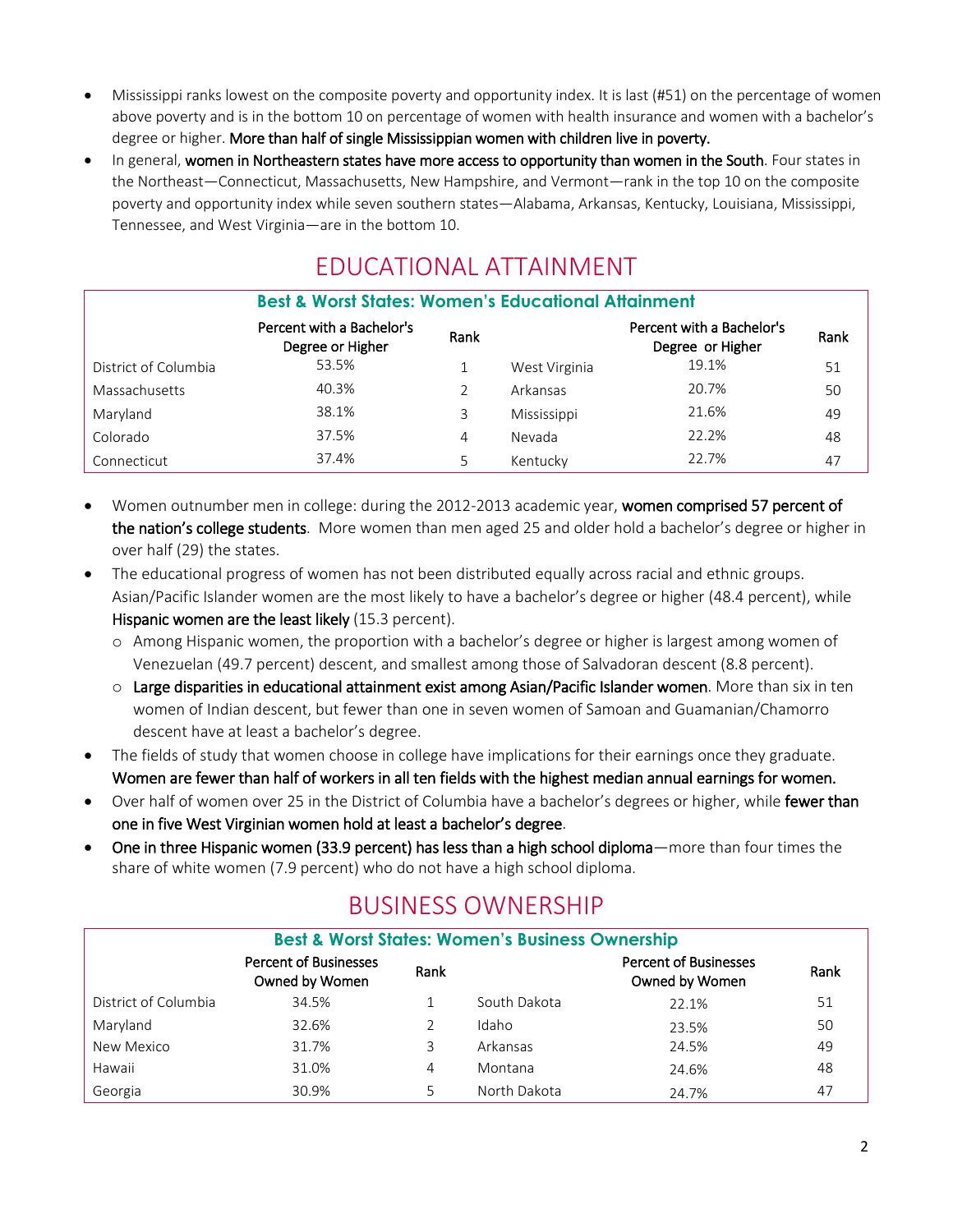- Only about three in ten businesses in the United States are women-owned.
	- o Between 1997 and 2007, the proportion and number of women-owned businesses in the United States increased marginally from 26.0 percent to 28.8 percent.
- The number and share of women-owned firms that are owned by women of color has increased dramatically in recent years.
	- o In 1997, women of color owned 17 percent of all women-owned firms. By 2014, women of color owned 32 percent of women-owned firms.
- Most women-owned businesses are in female-dominated fields. More than six in ten health care and education firms are women-owned.
	- o In traditionally male-dominated industries, the share of women-owned businesses is much smaller. For example, women own only 35 percent of businesses in professional, scientific, and technical services.
- Women-owned businesses are also concentrated in industries that generate less revenue. The average sales for women-owned businesses in the United States are about one-quarter of the average for men-owned businesses.

#### **Best & Worst States: Women's Access to Health Insurance** Percent with Health Insurance in 2013 Rank Percent with Health Insurance in 2013 Rank Massachusetts 96.2% 1 Texas 71.7% 51 District of Columbia  $94.3\%$  2 Florida 73.8% 50 Vermont 93.3% 3 Nevada 74.3% 48 Minnesota 90.9% 4 New Mexico 74.3% 48 Hawaii 90.8% 5 Georgia 75.5% 47

# ACCESS TO HEALTH INSURANCE COVERAGE

- The landscape of women's health insurance coverage is changing as a result of the passage of the Patient Protection and Affordable Care Act (ACA) of 2010. The ACA dramatically reduced rates of uninsurance among women aged 18 to 24. Between 2008 and 2014, the percentage of women aged 18 to 24 without health insurance decreased by more than a third, from 24.9 to 15.9 percent. Uninsurance rates for women of all ages dropped 18.5 percent between 2008 and 2014, from 13.0 percent of women lacking insurance in 2008, to 10.6 percent in the first nine months of 2014.
- More than one in three women aged 18-64 in poverty lacked health insurance coverage in 2013 (prior to full implementation of the ACA). Among racial and ethnic groups, white (86.8 percent) and Asian/Pacific Islander (82.8 percent) women had the highest rates of coverage while Hispanic (64.0 percent) and Native American (67.7 percent) women had the lowest rates.
- Women union members are more likely to have access to health insurance through their jobs than women who are not unionized. Three in four unionized women (76.6 percent) had employer- or union-provided health insurance coverage in 2013, compared with only half (51.4 percent) of their nonunion counterparts.
- In 2013, immigrant women were significantly less likely to have health insurance coverage than U.S.-born women (66.3 percent of immigrant women, compared with 84.6 percent of U.S.-born women).
- Of the 10 states ranked lowest for women's access to health insurance, only three states—Arkansas, Nevada, and New Mexico—have opted to expand Medicaid under the ACA.